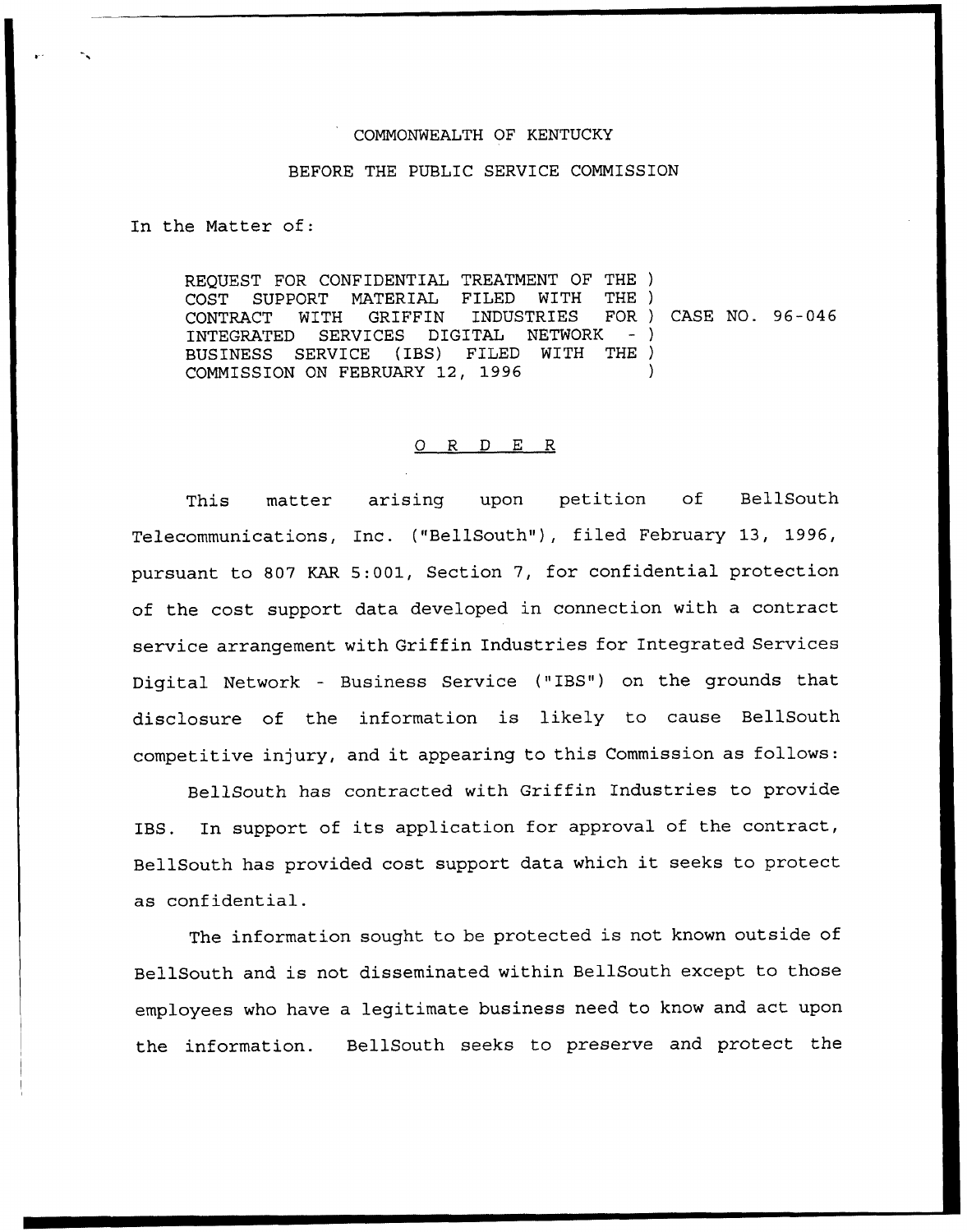confidentiality of the information through all appropriate means, including the maintenance of security at its offices.

KRS 61.872(1) requires information filed with the Commission to be available for public inspection unless specifically exempted by statute. Exemptions from this requirement are provided in KRS 61.878(1). That subsection of the statute exempts several categories of information. One category exempted in paragraph (c) 1 of that subsection is commercial information confidentially disclosed to the Commission which if made public would permit an unfair commercial advantage to competitors of the party from whom the information was obtained. To qualify for the exemption, the party claiming confidentiality must demonstrate actual competition and <sup>a</sup> likelihood of substantial competitive injury if the information is disclosed. Competitive injury occurs when disclosure of the information gives competitors an unfair business advantage.

IBS is an alternative to other local exchange service offerings, private line data services and dedicated private line networks. BellSouth's competitors for local exchange service are cellular carriers who may also provide cellular data services and will soon include providers of Personal Communications Services ("PCS"), cable TV providers, and alternate access providers. BellSouth's competitors for private line data services and networks are IXCs, resellers, and vendors of microwave, digital radio, fiber, VSAT, and other wireless equipment and services. Disclosure of the information would enable such competitors to determine

 $-2-$